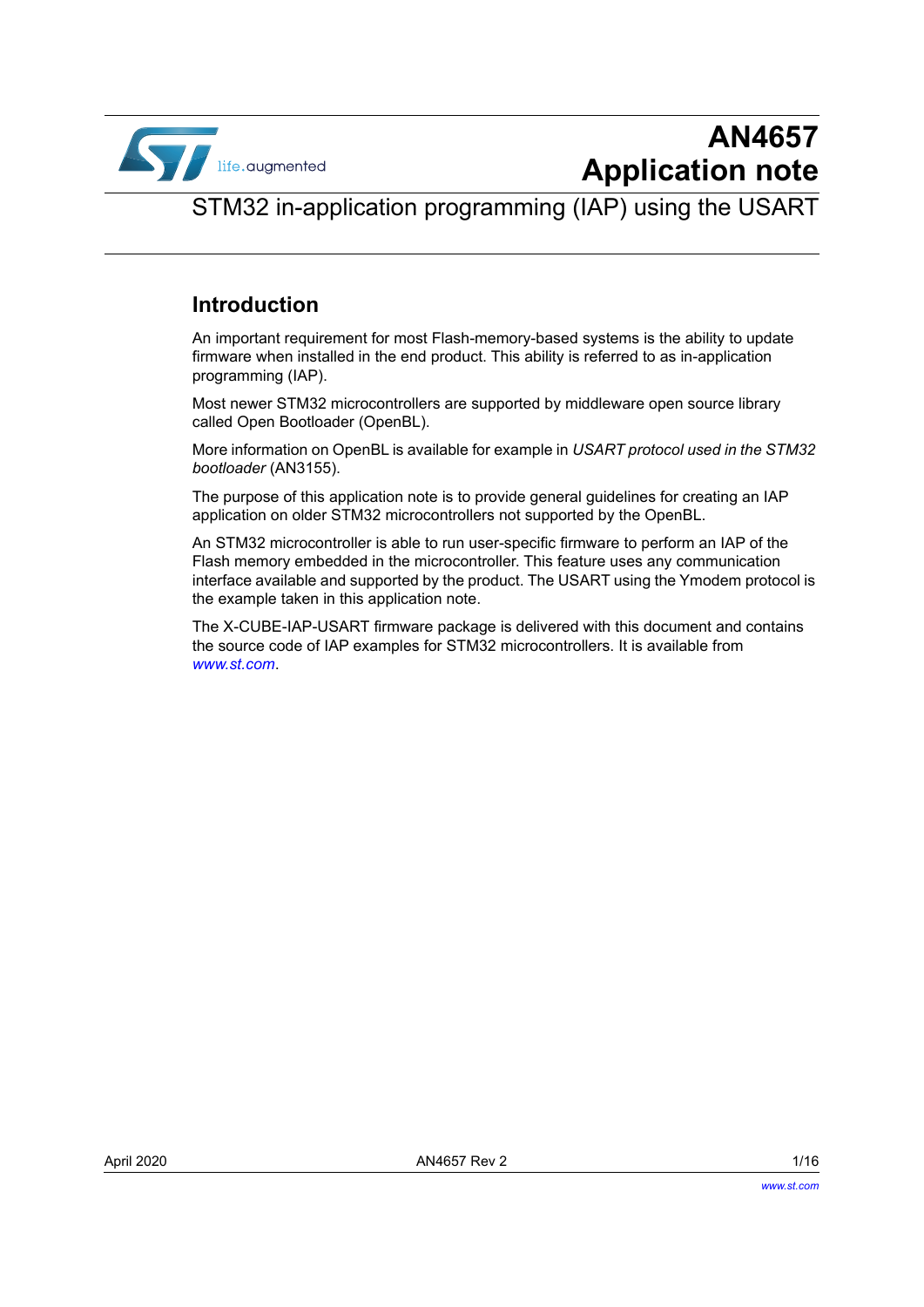## **Contents**

| 1                       |     |                                                      |  |  |
|-------------------------|-----|------------------------------------------------------|--|--|
|                         | 1.1 |                                                      |  |  |
|                         | 1.2 |                                                      |  |  |
|                         | 1.3 |                                                      |  |  |
| $\overline{2}$          |     |                                                      |  |  |
|                         | 2.1 |                                                      |  |  |
| 3                       |     |                                                      |  |  |
|                         | 3.1 |                                                      |  |  |
|                         | 3.2 | Uploading an image from the internal Flash memory 11 |  |  |
|                         | 3.3 |                                                      |  |  |
|                         | 3.4 |                                                      |  |  |
| $\overline{\mathbf{4}}$ |     |                                                      |  |  |
| 5                       |     |                                                      |  |  |
| 6                       |     |                                                      |  |  |

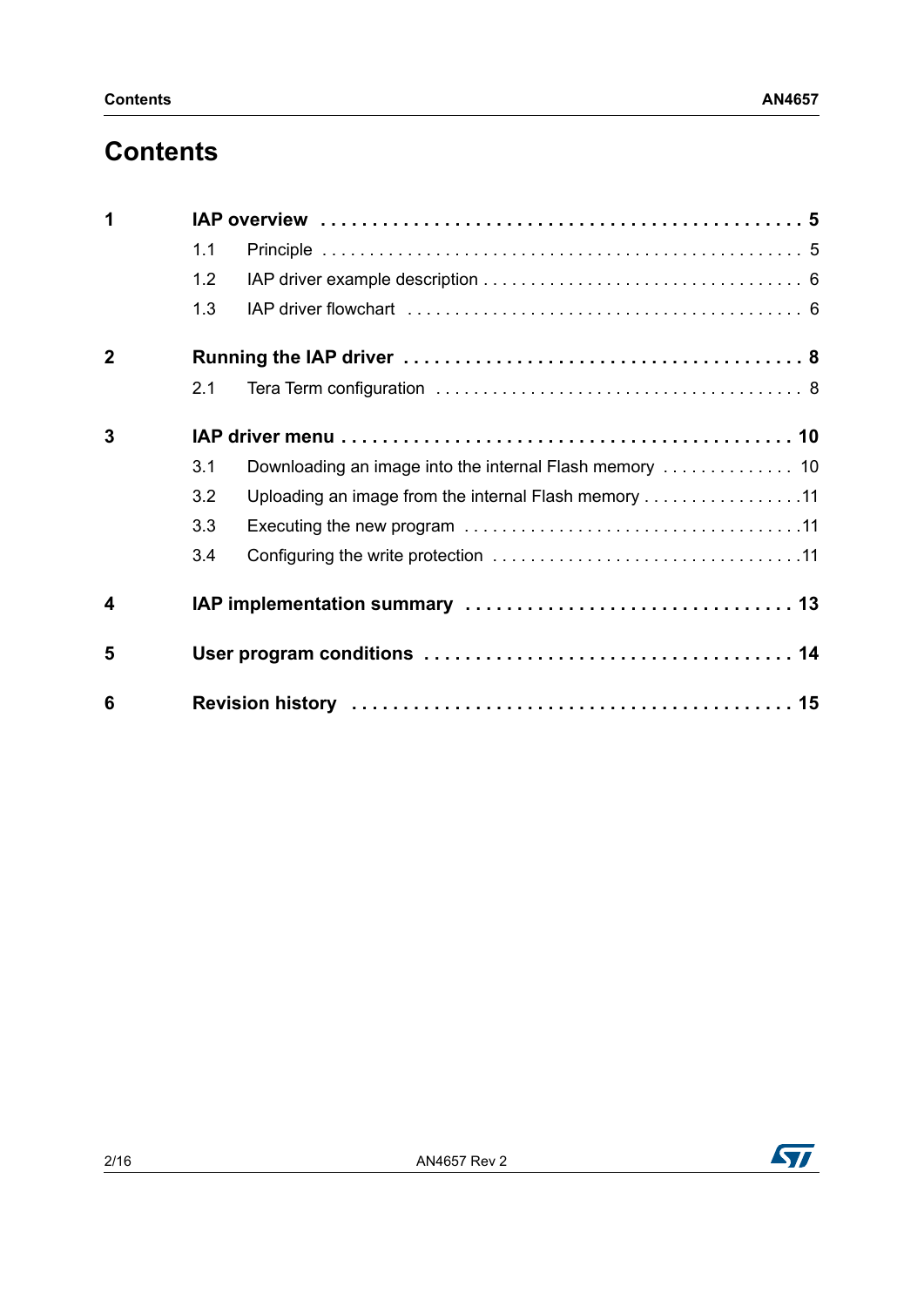# **List of tables**

| Table 1. |  |  |
|----------|--|--|

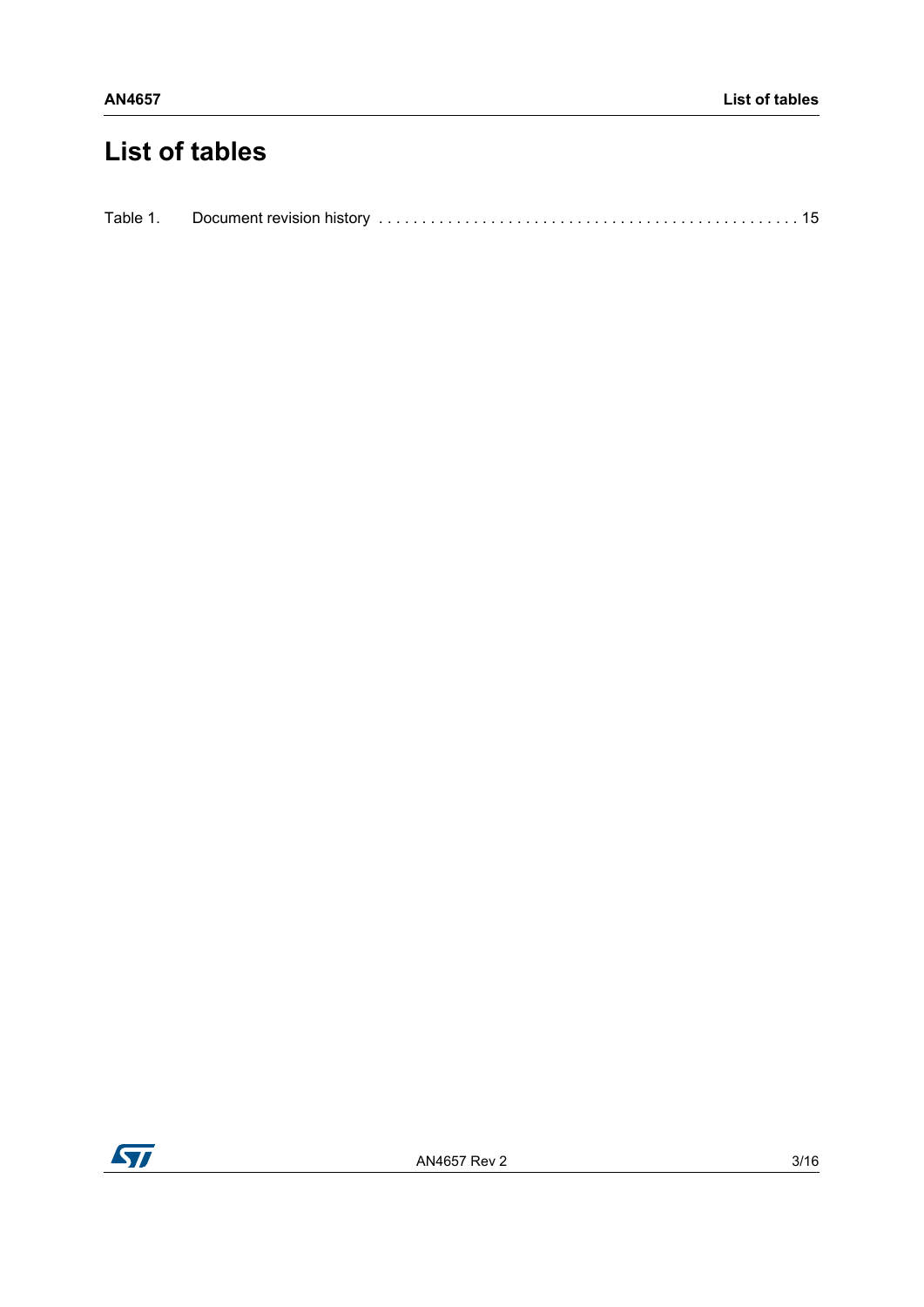# **List of figures**

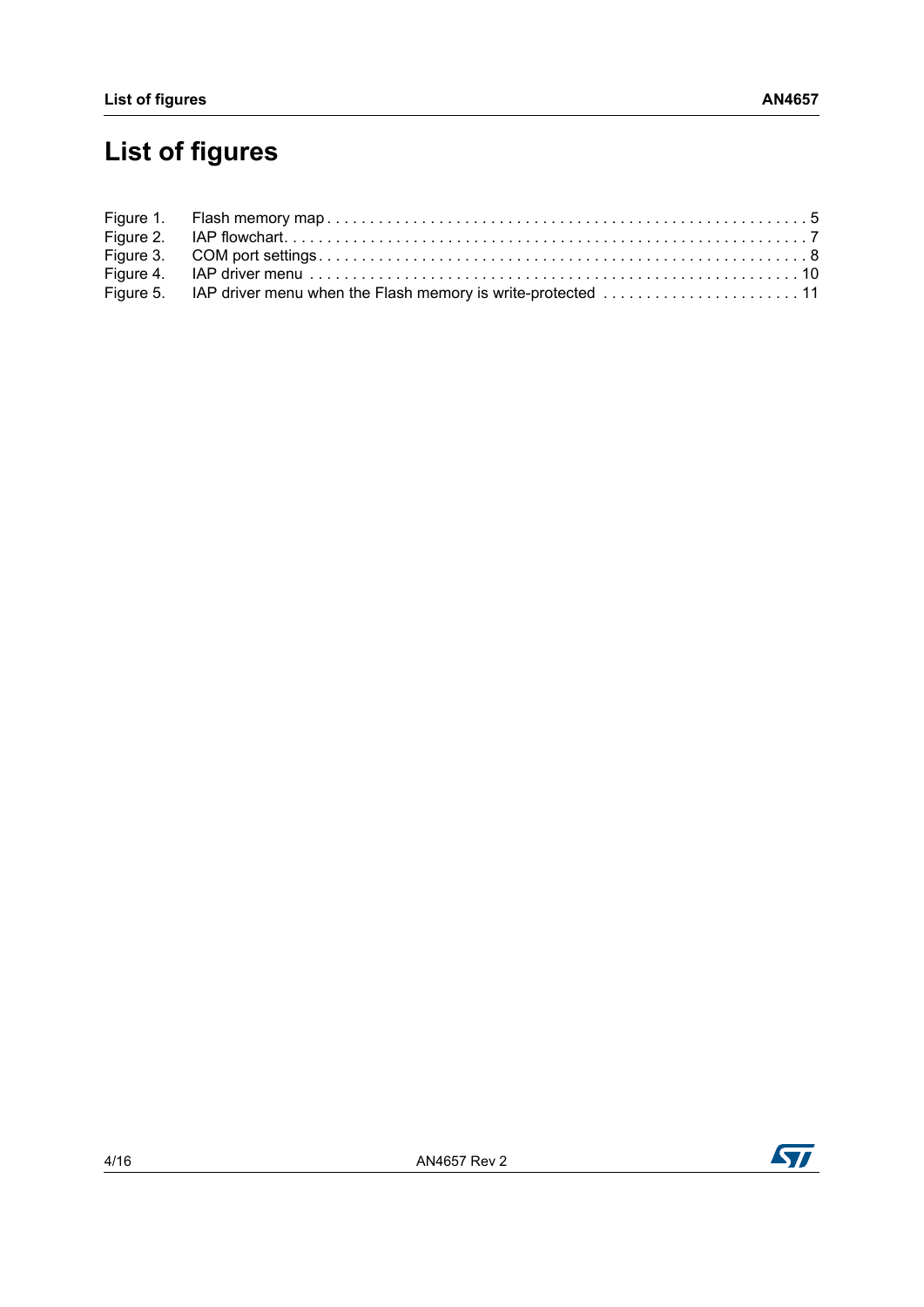## <span id="page-4-0"></span>**1 IAP overview**

#### <span id="page-4-1"></span>**1.1 Principle**

When a reset occurs, the program counter is set to execute the IAP driver. It must be a compact code that checks a specific condition, for example that a combination of keys is pressed. When this condition is met, the IAP driver code either executes a branch that updates the user application or directly (usually by default) executes this user application.

The user application needs to be separated from the IAP driver. The most practical solution is to place the IAP driver code at the beginning of program memory and the user code at the beginning of the next free Flash memory block, sector or page, which allows independent memory protection to be configured on both areas. For the example given in this application note, the IAP is performed through the USART rather than a more advanced communication interface, thus allowing for a minimal memory footprint.

The user application is likely to have independent stack and interrupt vectors (both are recommended but neither is mandatory) as illustrated in *[Figure](#page-4-2) 1*. When the IAP driver directly launches the user application:

- 1. The IAP driver sets the main stack pointer to the application address.
- 2. The next instruction executes the jump (unconditional branching) to the application.
- 3. The application then sets its own interrupt vector table as active.

<span id="page-4-2"></span>

#### **Figure 1. Flash memory map**

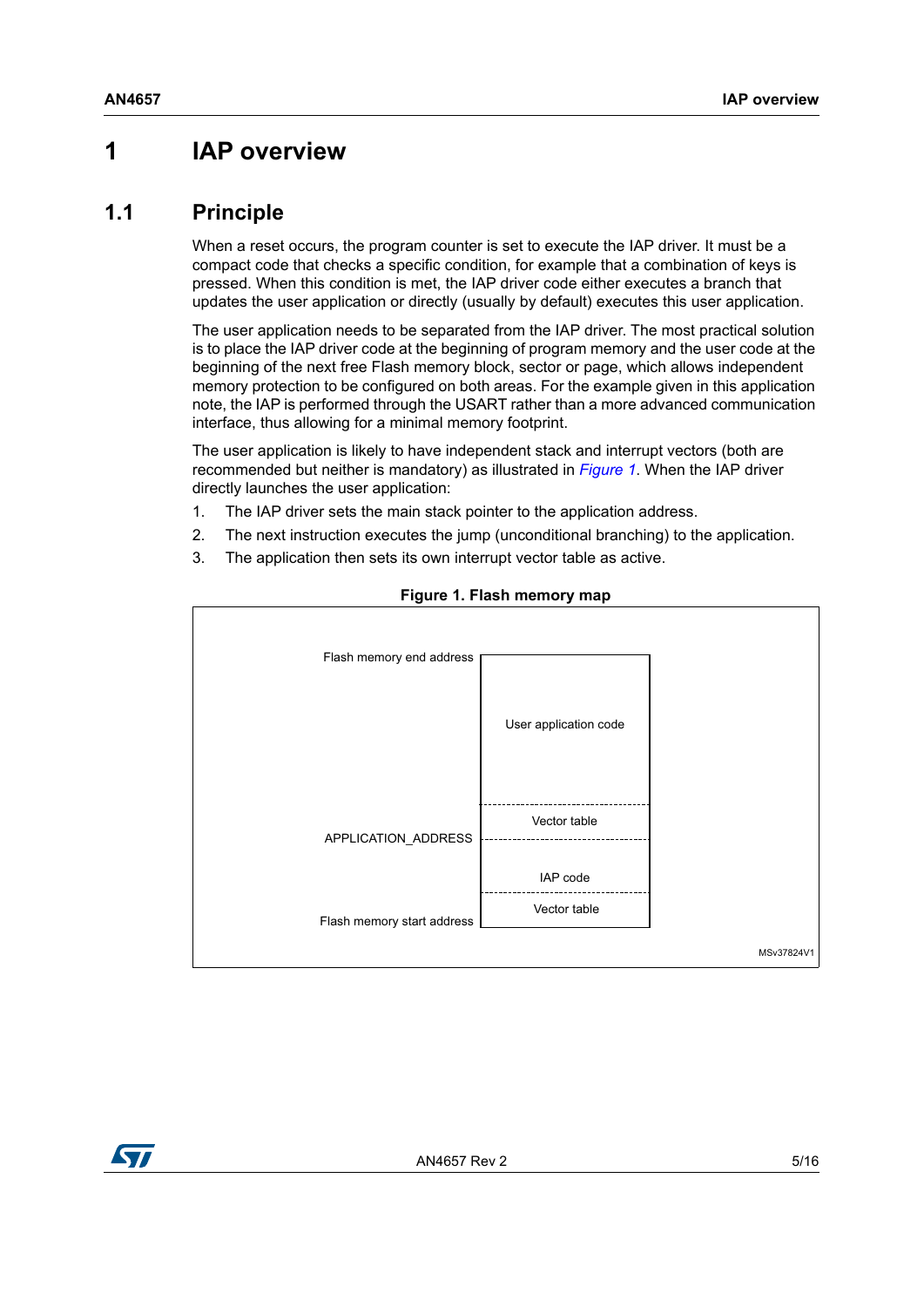### <span id="page-5-0"></span>**1.2 IAP driver example description**

The IAP driver contains the following set of source files:

- *main.c*: where the USART initialization and RCC configuration are set. A main menu is then executed from the *menu.c* file.
- *menu.c*: contains the main menu routine. The main menu gives the options of downloading a new binary file, uploading internal Flash memory, executing the binary file already loaded and managing the write protection of the pages where the user loads the binary file.
- *flash\_if.c*: contains write, erase and configure write protection of the internal Flash memory functions.
- *common.c*: contains functions related to read/write from/to USART peripheral
- *ymodem.c*: used to send and receive the data to and from the terminal emulation application using the Ymodem protocol<sup>(a)</sup>. In the event of a failure when receiving the data, the "Failed to receive the file" error message is displayed. If the data is successfully received, it is programmed into the internal Flash memory from the appropriate address. A comparison between internal RAM contents and internal Flash memory contents is performed to check the data integrity. If there is any data discrepancy, the "Verification failed" error message is displayed. Other error messages are also displayed when the image file size is greater than the allowed memory space and when the user aborts the task.
- STM32Cube hardware abstraction layer files.

### <span id="page-5-1"></span>**1.3 IAP driver flowchart**

The user chooses to either launch the application or execute the IAP code for reprogramming purposes by pressing a push-button connected to a pin:

- Not pressing the push-button at reset switches to the user application if it is present in the memory.
- Pressing the push-button at reset displays the IAP main menu (see *[Figure 4](#page-9-2)*).

Refer to *readme.txt*, provided with the example code, for more details on your board implementation.

The IAP application flowchart is shown in *[Figure](#page-6-0) 2*.

a. The Ymodem protocol sends data by 1024-byte blocks. An error check is performed in the transmitted data blocks to compare the transmitted and received data. Blocks unsuccessfully received are acknowledged with an NAK (negative acknowledgment). For more details about the Ymodem protocol, refer to the existing documentation.

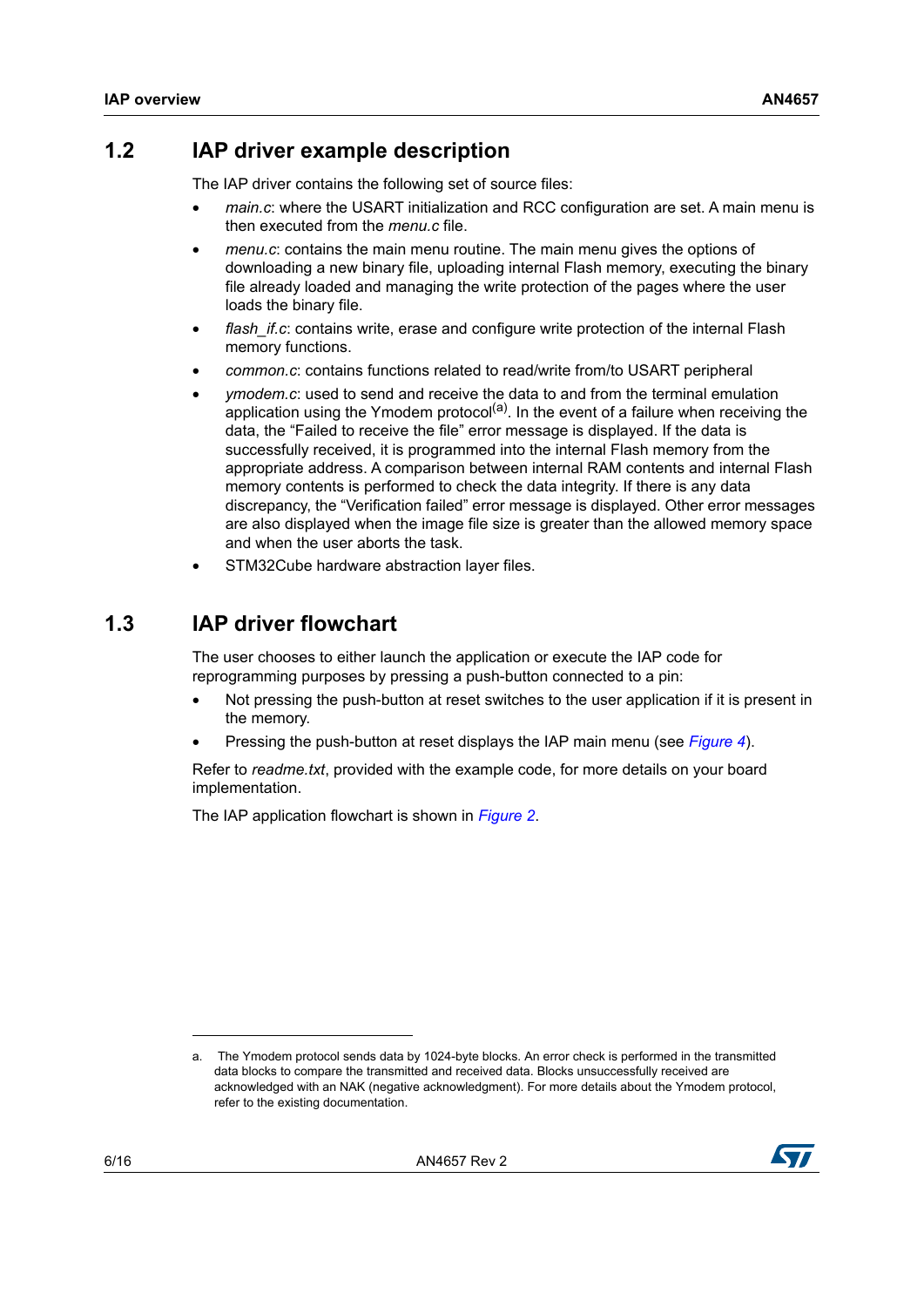<span id="page-6-0"></span>

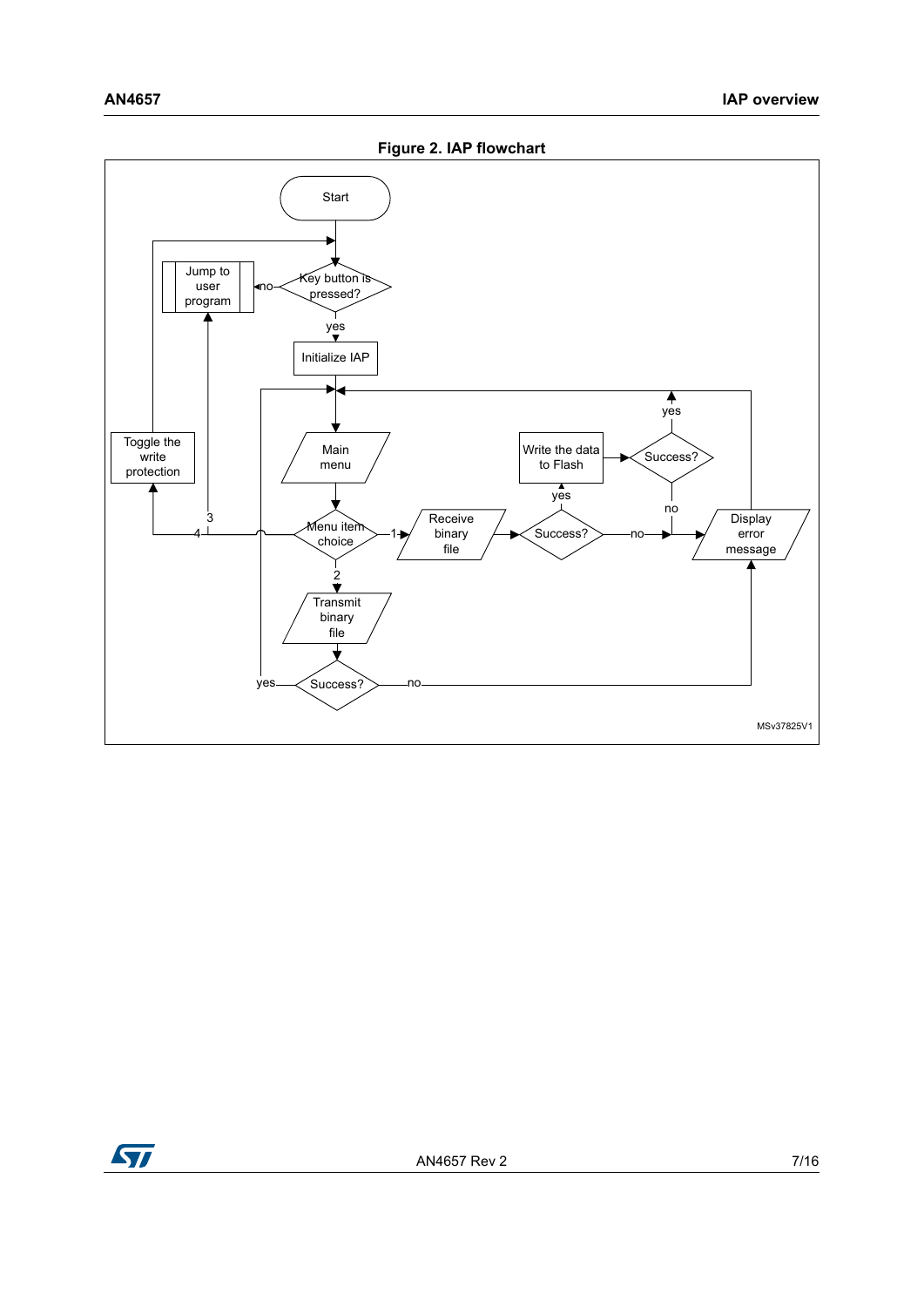## <span id="page-7-0"></span>**2 Running the IAP driver**

The IAP driver must be programmed via the JTAG/SWD interface, starting from the Flash memory base address. This is performed either through a chosen development toolchain or the factory-embedded bootloader located the System memory area.

The IAP driver uses the USART to:

- download a binary file from the terminal emulator to the STM32 internal Flash memory.
- upload the STM32 internal Flash memory content (starting from the defined user application address) into a binary file.

## <span id="page-7-1"></span>**2.1 Tera Term configuration**

To use the IAP, the user must have a PC running terminal emulator that supports the Ymodem protocol.

This application note takes as an example the Tera Term popular open-source emulator version 4.84. Tera Term COM port must be configured as shown in *[Figure](#page-7-2) 3*. To do this, select **Setup** followed by **Serial port** from the application menu bar.

<span id="page-7-2"></span>

| Port:                | COM12<br>▼ | <b>OK</b> |
|----------------------|------------|-----------|
| <b>Baud rate:</b>    | 115200     |           |
| Data:                | 8 bit      | Cancel    |
| Parity:              | none<br>۳  |           |
| Stop:                | 1 bit<br>٠ | Help      |
| <b>Flow control:</b> | none<br>▼  |           |

#### **Figure 3. COM port settings**

*Note: The baud rate value of 115200 bps is used in the firmware examples.* 

*Care must be taken when selecting the system clock frequency. To guarantee successful communication via the USART, the system clock frequency in the end application must support a baud rate ofat least 115200 bps.*

The COM port number depends on the user PC configuration. The examples are configured to use the ST link virtual COM port.*Executing the IAP driver*

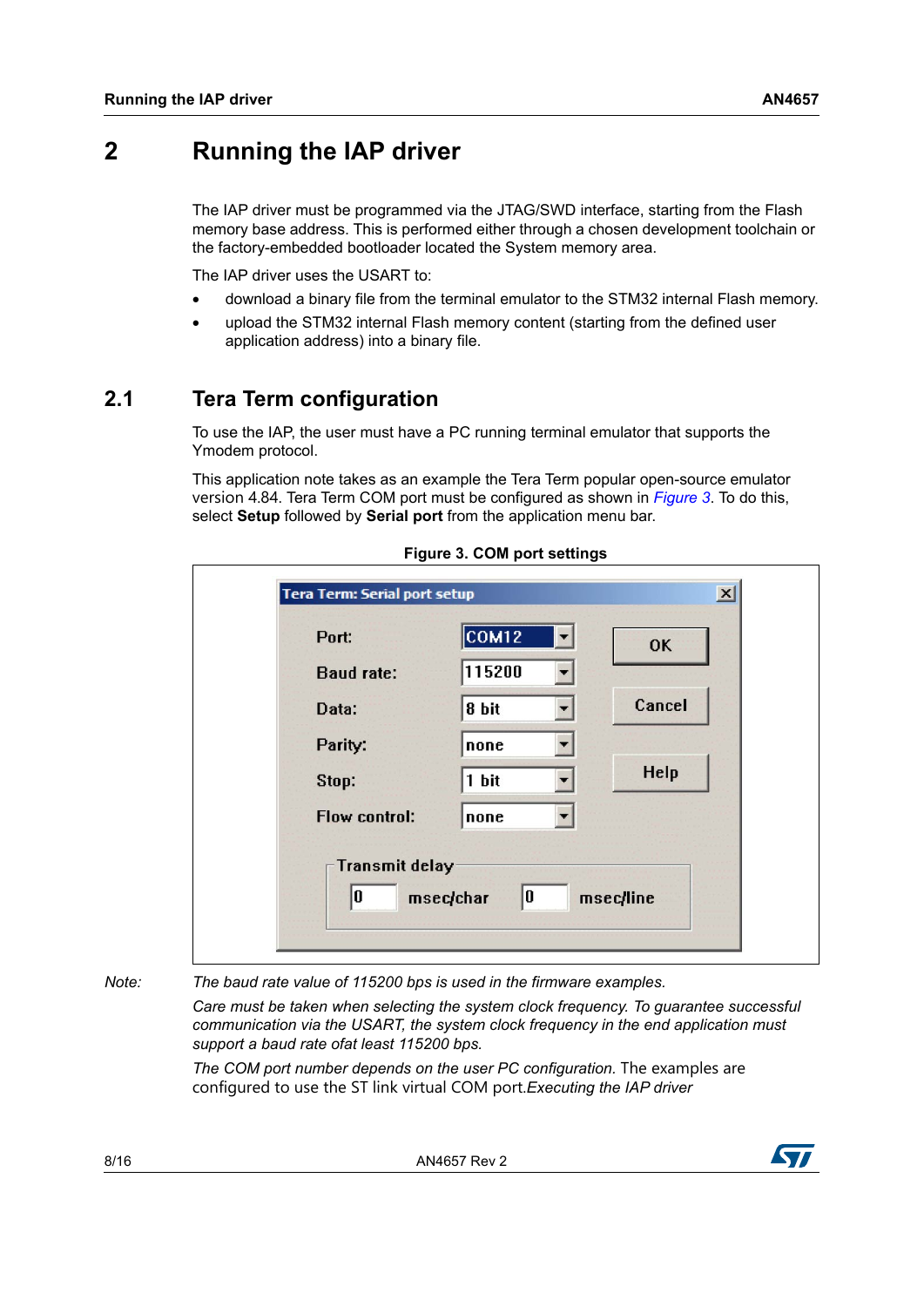In the example given in this application note, pressing the push-button at reset launches the IAP driver.

By pressing the push-button at reset, the user runs the IAP driver to reprogram the STM32 microcontroller internal Flash memory. Refer to the *readme.txt* file provided within the firmware package and to your board documentation for implementation details.

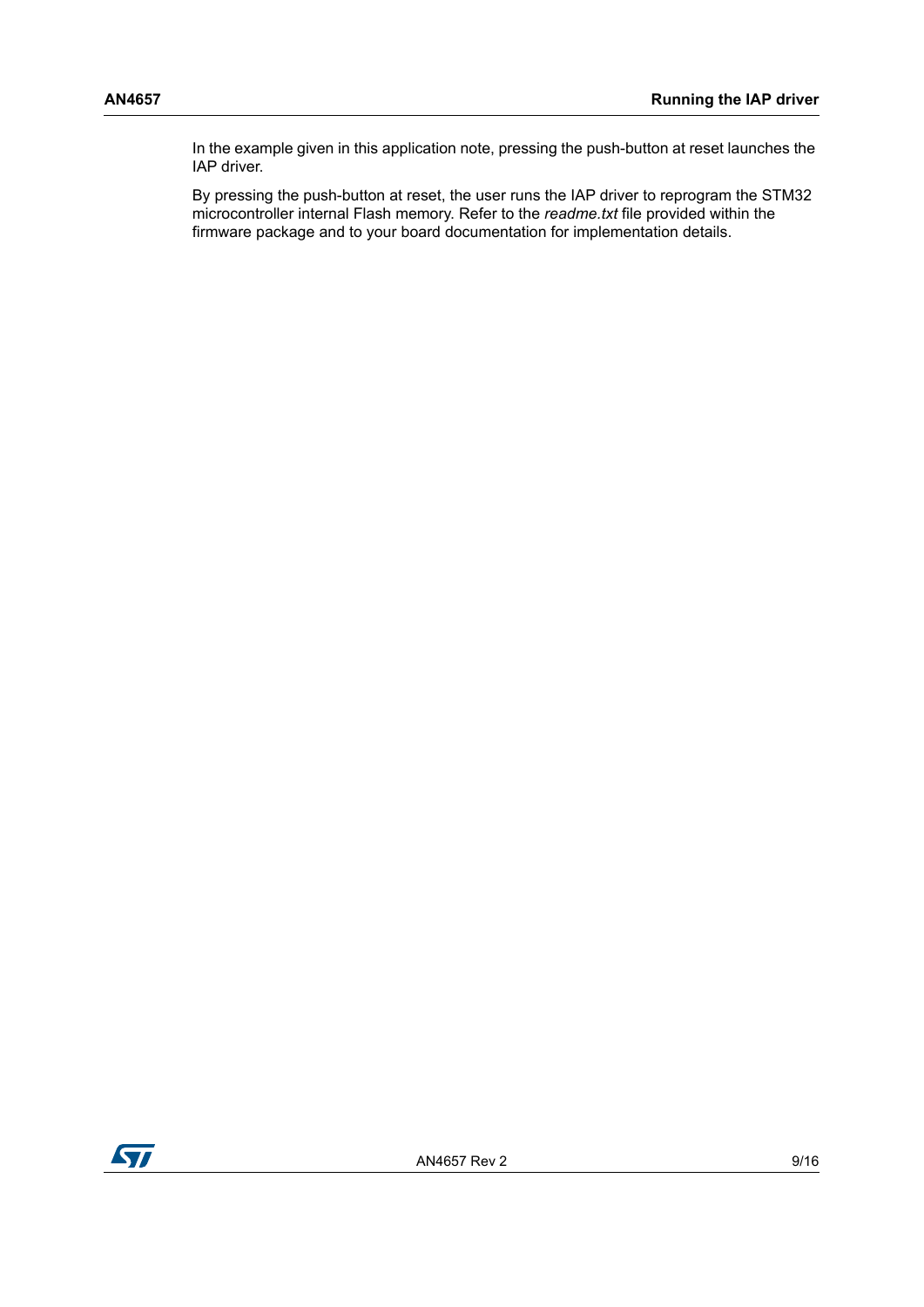## <span id="page-9-0"></span>**3 IAP driver menu**

Running the IAP displays the following menu in the Tera Term window.

<span id="page-9-2"></span>

| COM12:115200baud - Tera Term VT<br>File Edit Setup Control Window Help | $ \Box$ $\times$ |
|------------------------------------------------------------------------|------------------|
|                                                                        |                  |
| (C) COPYRIGHT 2015 STMicroelectronics<br>I                             |                  |
| I<br>STM32 In-Application Programming Example<br>(Version 1.0.0)<br>I  |                  |
| I<br>By MCD Application Team<br>I                                      |                  |
| <u>===================</u>                                             |                  |
|                                                                        |                  |
|                                                                        |                  |
| Download image to the internal Flash ----------------- 1               |                  |
| Upload image from the internal Flash ----------------- 2               |                  |
| Execute the loaded application ----------------------- 3               |                  |
| Enable the write protection -------------------------- 4               |                  |
|                                                                        |                  |
|                                                                        |                  |
|                                                                        |                  |
|                                                                        |                  |
|                                                                        |                  |
|                                                                        |                  |
|                                                                        |                  |
|                                                                        |                  |
|                                                                        |                  |
|                                                                        |                  |
|                                                                        |                  |
|                                                                        |                  |

**Figure 4. IAP driver menu**

## <span id="page-9-1"></span>**3.1 Downloading an image into the internal Flash memory**

Follow the sequence below to download a binary file via Tera Term into the STM32 internal Flash memory:

- 1. Press **1** on the keyboard to select the **Download image to the internal Flash** menu option.
- 2. Select **File**/**Transfer/YMODEM/Send** from the Tera Term menu.
- 3. In Tera Term **YMODEM Send** dialog window, select the binary file of the application.
- 4. Click the **Open** button.
- 5. The IAP driver then loads the binary file into the internal Flash memory starting from the defined base address and displays the binary file name and size in the Tera Term window.

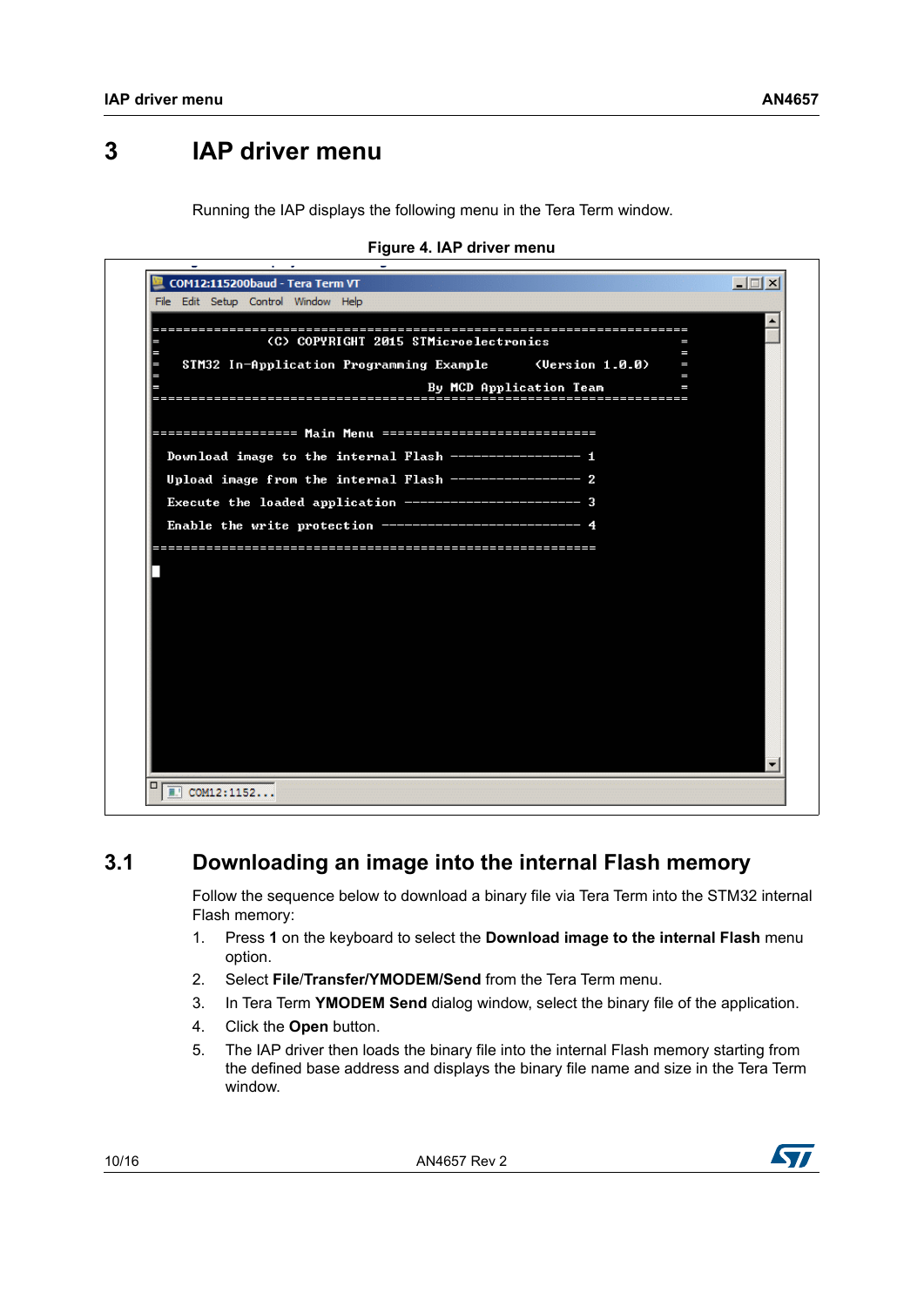### <span id="page-10-0"></span>**3.2 Uploading an image from the internal Flash memory**

Follow the sequence below to upload a copy of the internal Flash memory starting from the user application address:

- 1. Press **"2"** on the keyboard to select **Upload image from the internal Flash** menu option.
- 2. Select **File/Transfer/YMODEM/Receive** from the Tera Term menu.
- 3. A file, containing a copy of the internal Flash memory content, is saved in the last used folder.

#### <span id="page-10-1"></span>**3.3 Executing the new program**

Once the new program has been loaded, press "**3"** on the keyboard to select the **Execute the loaded application program** menu option and jump to the application code.

### <span id="page-10-2"></span>**3.4 Configuring the write protection**

When the IAP starts, it checks the Flash memory pages where the user program is to be loaded to see if any are write-protected. If it is the case, the menu shown in *[Figure](#page-10-3) 5* is displayed.

<span id="page-10-3"></span>

| COM12:115200baud - Tera Term VT                           |                         |        | $ \Box$ $\times$ |
|-----------------------------------------------------------|-------------------------|--------|------------------|
| File Edit Setup Control Window Help                       |                         |        |                  |
|                                                           |                         |        |                  |
| (C) COPYRIGHT 2015 STMicroelectronics<br>Е                |                         | I<br>I |                  |
| STM32 In-Application Programming Example<br>╒             | (Version 1.0.0)         | Ι<br>I |                  |
|                                                           | By MCD Application Team | I      |                  |
|                                                           |                         |        |                  |
|                                                           |                         |        |                  |
| Download image to the internal Flash ----------------- 1  |                         |        |                  |
|                                                           |                         |        |                  |
| Upload image from the internal Flash ----------------- 2  |                         |        |                  |
| Execute the loaded application ------------------------ 3 |                         |        |                  |
| Disable the write protection ---------                    |                         |        |                  |
|                                                           |                         |        |                  |
|                                                           |                         |        |                  |
|                                                           |                         |        |                  |
|                                                           |                         |        |                  |
|                                                           |                         |        |                  |
|                                                           |                         |        |                  |
|                                                           |                         |        |                  |
|                                                           |                         |        |                  |
|                                                           |                         |        |                  |
|                                                           |                         |        |                  |
|                                                           |                         |        |                  |
|                                                           |                         |        |                  |
|                                                           |                         |        |                  |
| □<br>■ COM12:1152                                         |                         |        |                  |

**Figure 5. IAP driver menu when the Flash memory is write-protected** 

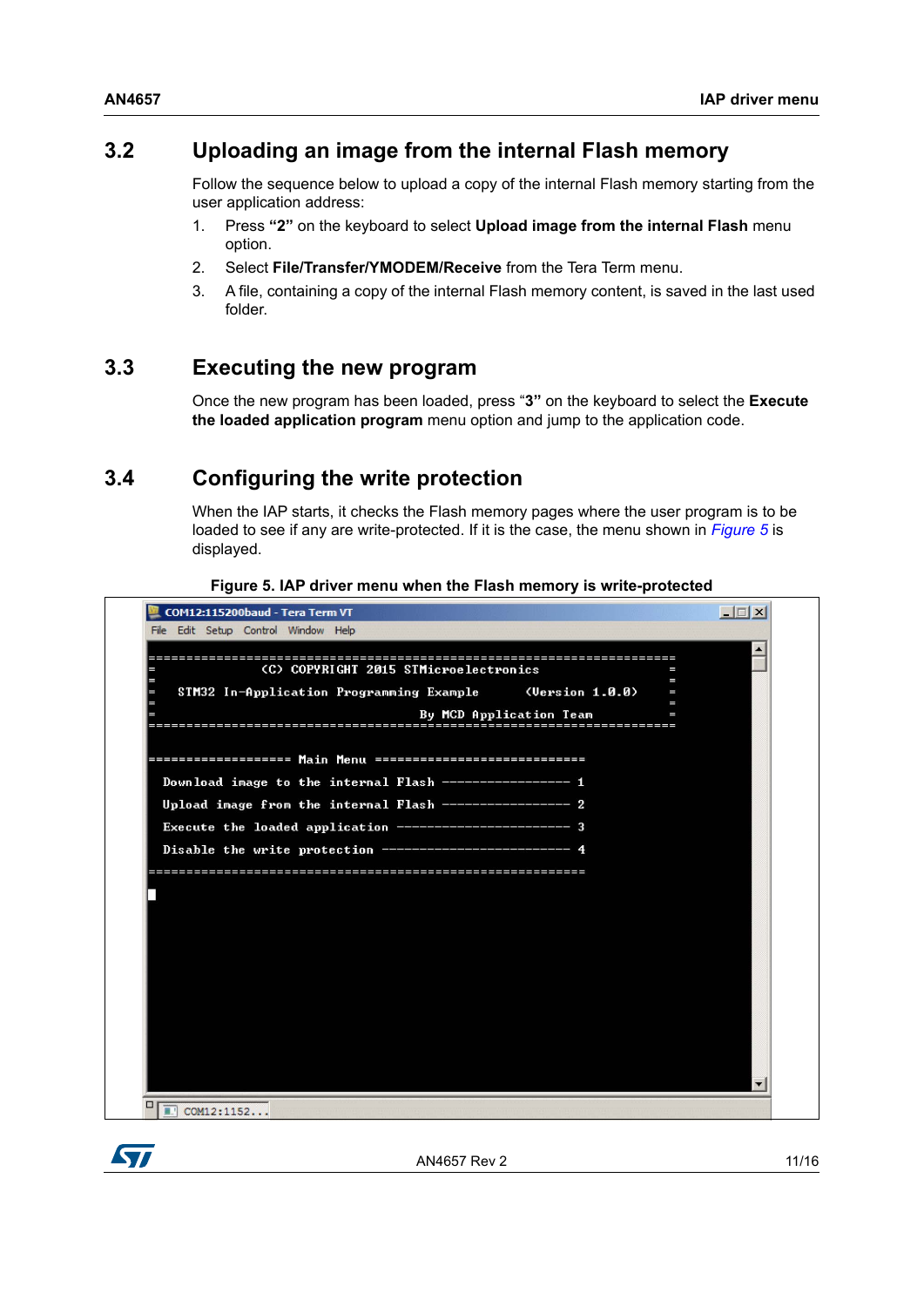Prior to downloading the new program, the write protection must be disabled. To do so, press **4 Disable the write protection** on the keyboard. The write protection is then disabled and a system reset is generated to reload the new option byte values. After resuming from reset, the menu shown in *[Figure](#page-9-2) 4* is displayed if the key push-button is pressed.

When a new user application is installed, the write protection may be enabled once again to prevent accidental corruption of the code. To toggle the write protection, select menu option "**4"** again.

*Note: In this example, the read protection is not supported, so the user has to verify that the Flash memory is not read-protected. Removing the read protection requires a mass erase of the non-volatile memory content.*

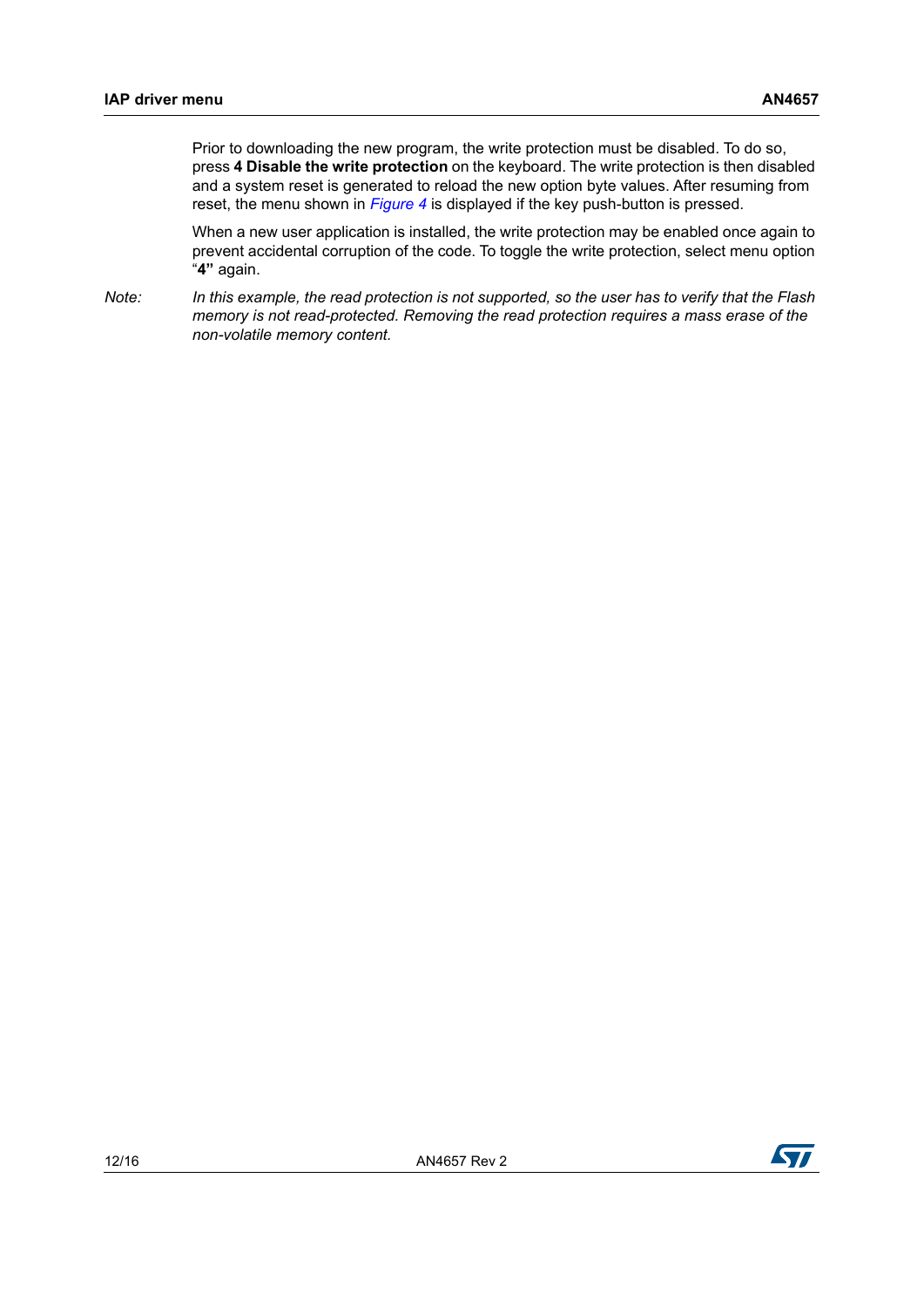## <span id="page-12-0"></span>**4 IAP implementation summary**

The IAP firmware package comes with:

- source files and pre-configured projects for the IAP program (*under IAP\_Main subdirectory)*
- source files and pre-configured projects that build the application to be loaded into Flash memory using the IAP (under *IAP\_Binary\_Template sub-directory*).

The *readme.txt* files provided within code package describes step by step how to execute this IAP application and contains microcontroller specific implementation details.

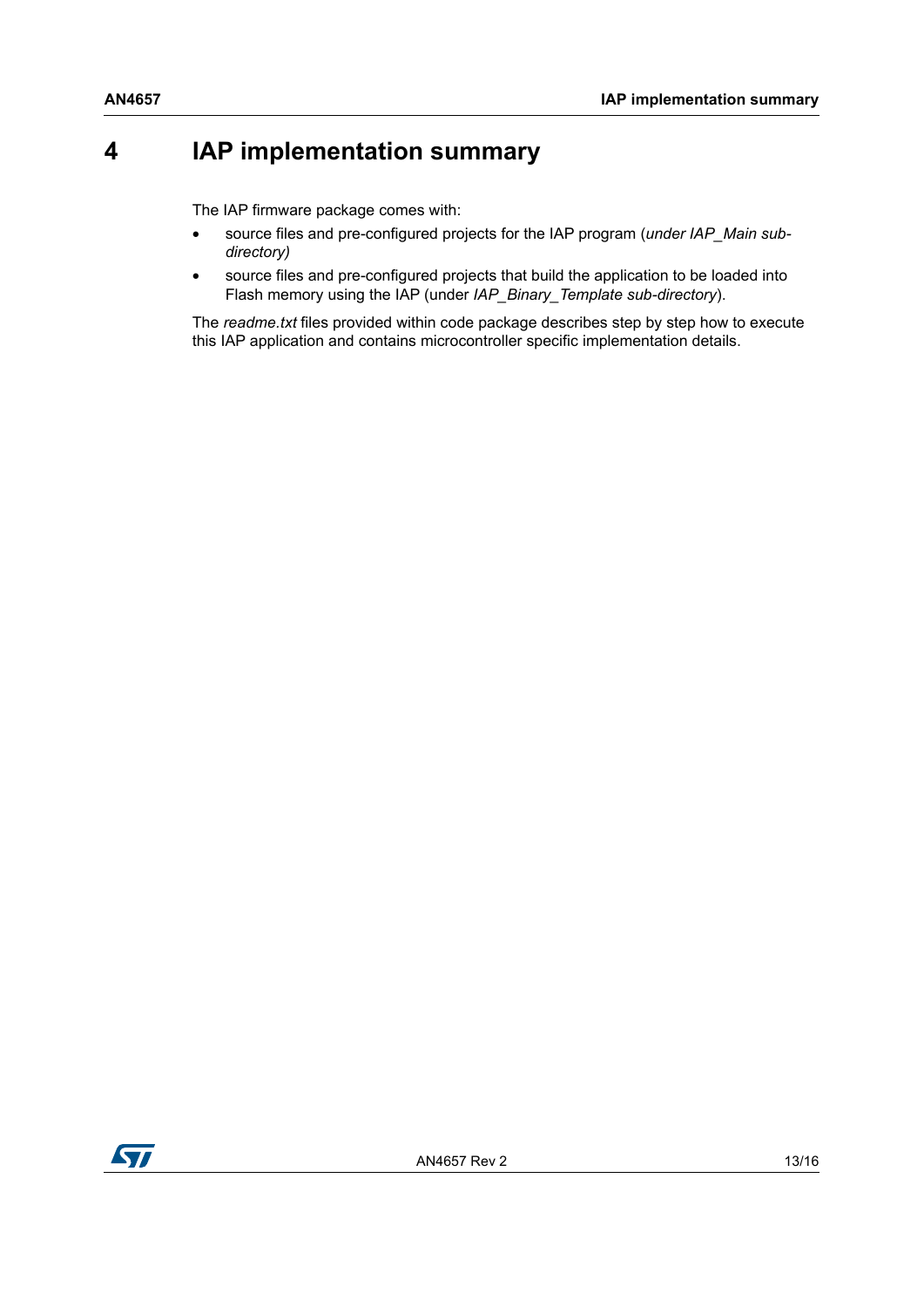## <span id="page-13-0"></span>**5 User program conditions**

The user application to be loaded into the Flash memory using IAP must be built with these configuration settings:

- 1. Using your toolchain linker settings, set the program load address as configured in the IAP project code.
- 2. Relocate the vector table to APPLICATION\_ADDRESS, for example by modifying the value of the constant VECT\_TAB\_OFFSET defined in the project source files.

An example application program to be loaded with the IAP is provided with pre-configured projects. Refer to the project *readme.txt* file for details.



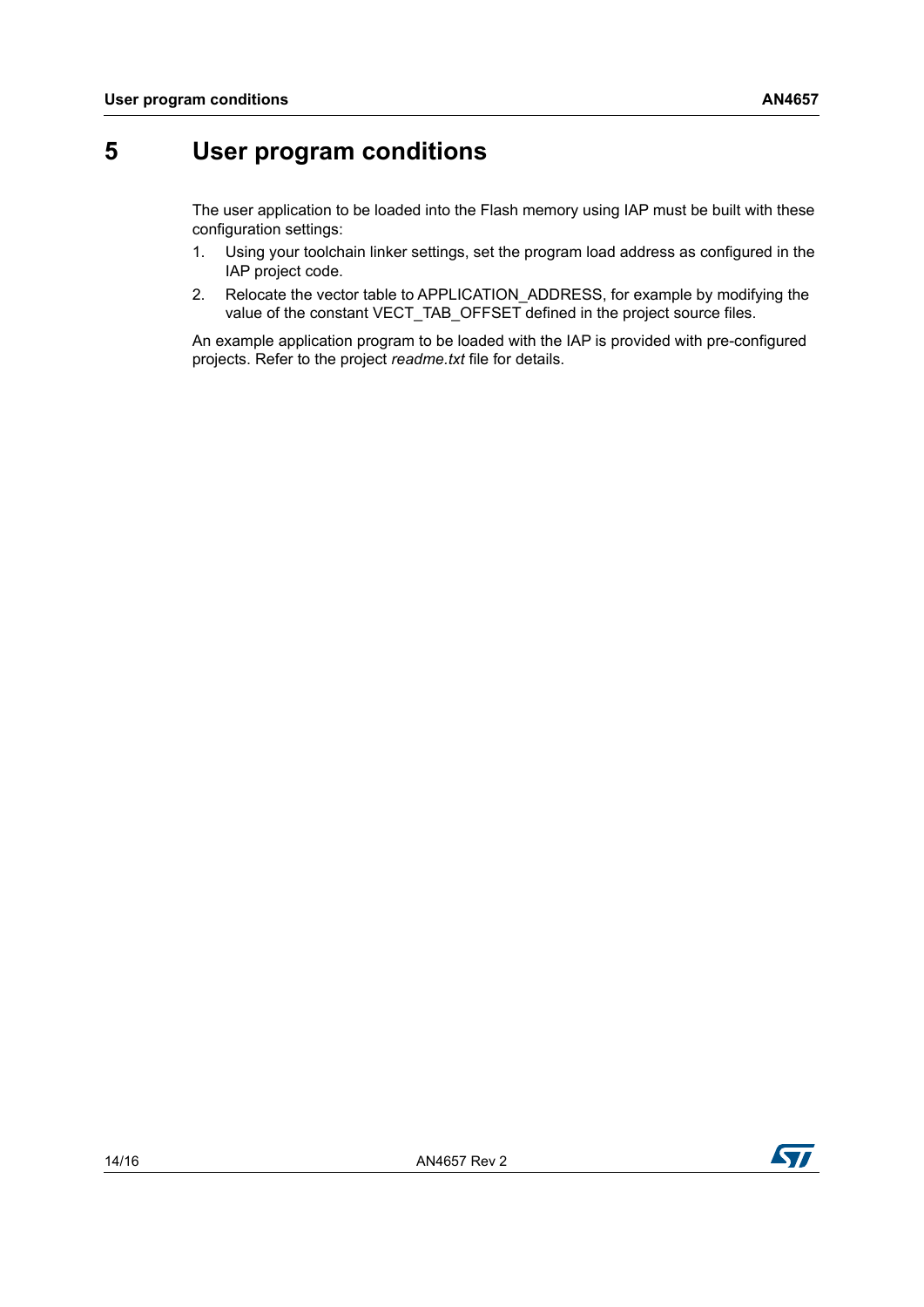# <span id="page-14-0"></span>**6 Revision history**

<span id="page-14-1"></span>

| Date        | <b>Revision</b> | <b>Changes</b>                                                       |  |
|-------------|-----------------|----------------------------------------------------------------------|--|
| 27-Apr-2015 |                 | Initial release.                                                     |  |
| 01-Apr-2020 |                 | Updated:<br>- Introduction<br>- Section 2.1: Tera Term configuration |  |

#### **Table 1. Document revision history**